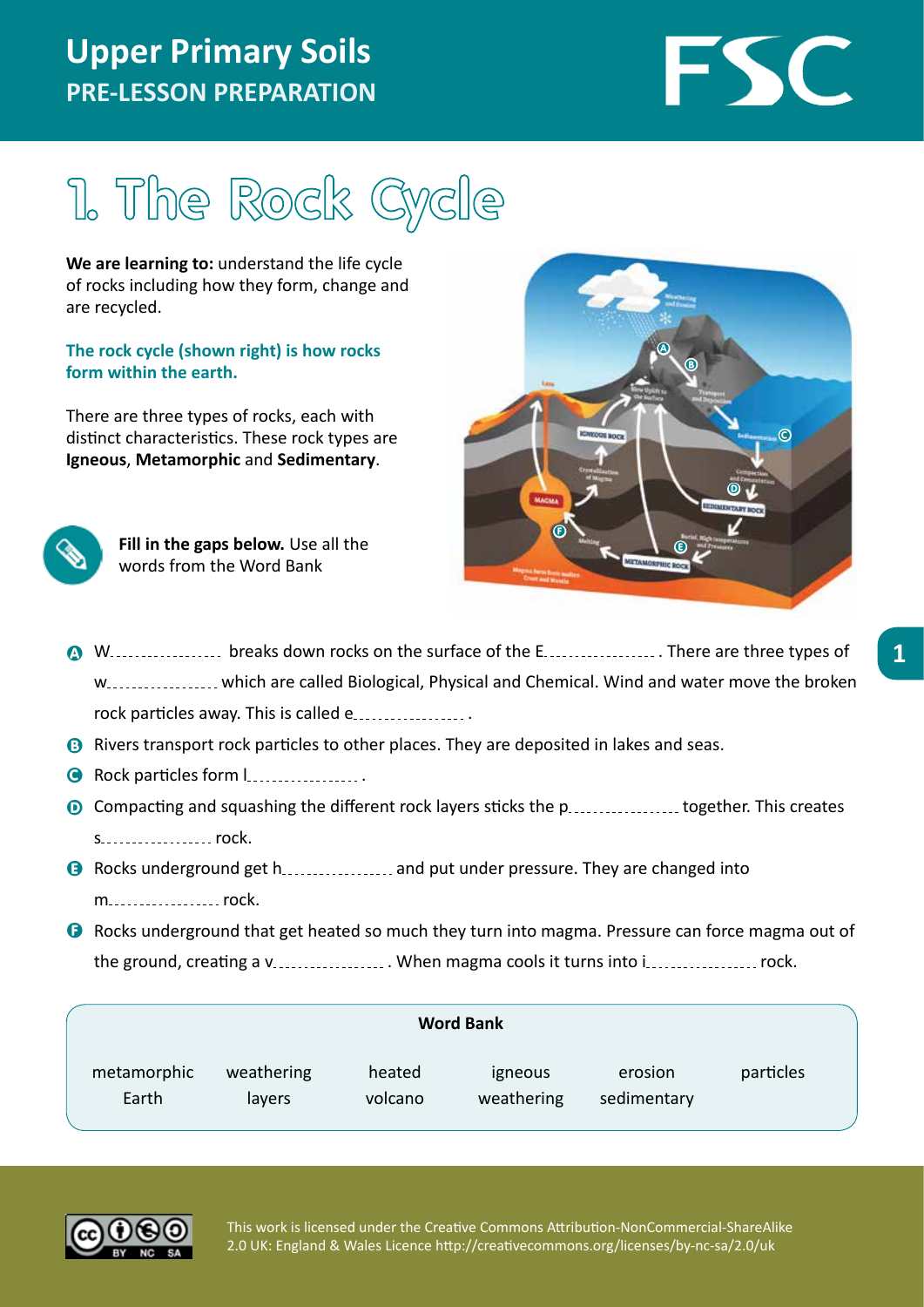### **Upper Primary Soils PRE-LESSON PREPARATION**





**We are learning to:** identify rock types based on their properties.

# Igneous rocks

#### **Igneous rocks are formed when molten rock; called magma, from inside the Earth cools and solidifies.**

The speed that the rock becomes solid will affect the type of igneous rock that is formed, if igneous rock is cooled quickly, the rock will have small crystals within it, like **obsidian**, but if the rock is cooled slowly like **granite**, it will give it large crystals. Photos of these can be seen below.







Basalt **Granite** Granite **Contains Construction** Obsidian

Igneous rocks do not contain any fossils. This is because any fossils in the original rock will have melted when the rock melted to form magma.



#### **Sedimentary rock is formed when the broken up remains of other rocks (like sands and silts) are deposited (dropped).**

These deposited rocks build up layers, called sediment. The weight of layers and layers of these rocks pressing down on each other causes the different layers to be cemented together, like a jumbled pile of disconnected Lego blocks.

Over millions of years, this forms sedimentary rock.



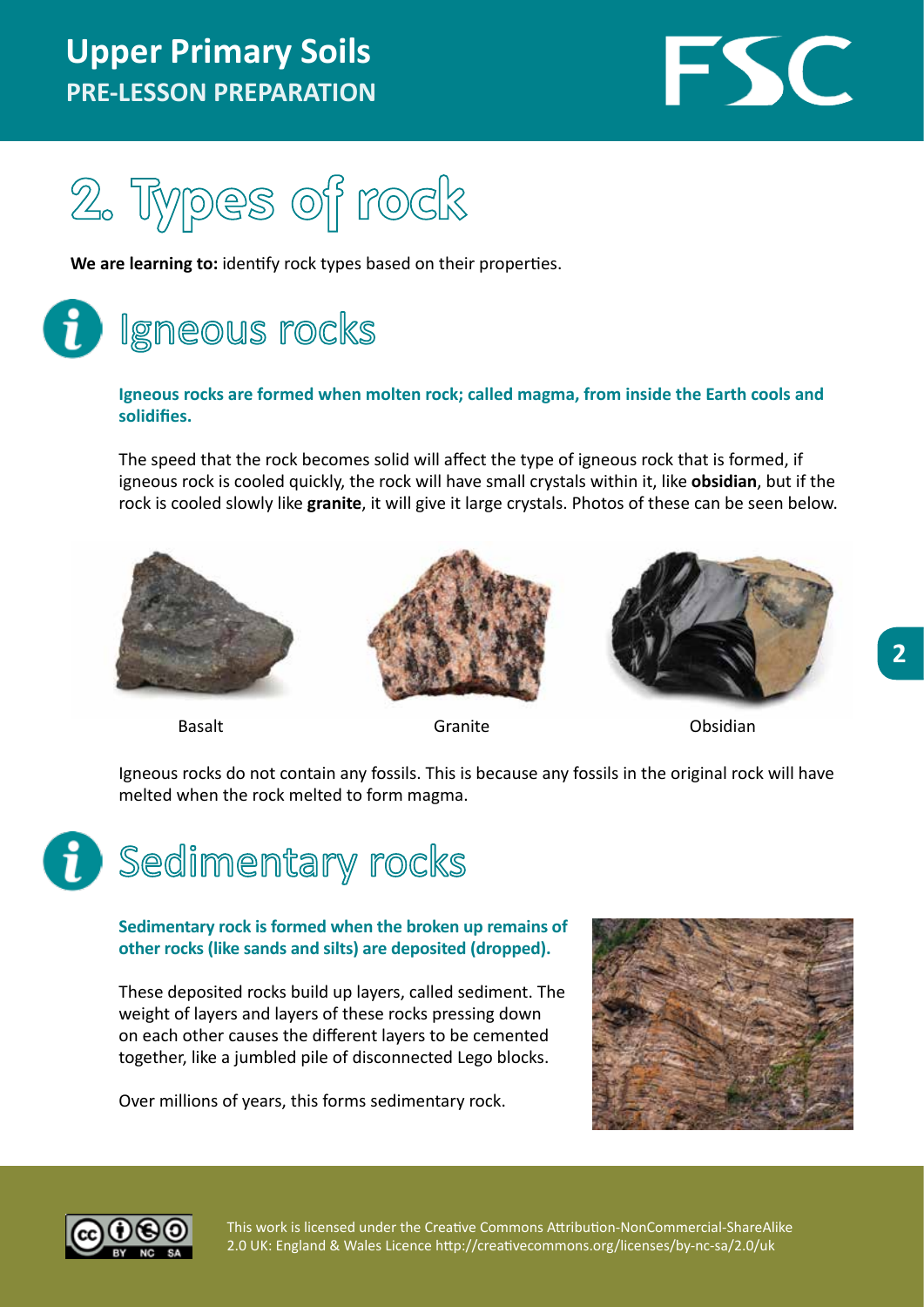

The oldest layers are at the bottom. The youngest layers are at the top. Sedimentary rocks often contain fossils, made when animals and plants became trapped in the sediment. Fossils tell us when in history different species were found.







Chalk **Sandstone** Sandstone Limestone

# Metamorphic rocks

**Metamorphic rock is formed from other rocks that are changed due to heat or pressure when they are deep within the Earth.**

**Marble** is formed from the heating of limestone. **Slate** is formed from the heating of shale. Metamorphic rocks rarely contain fossils, as any that existed in the previous rock will most likely be destroyed due to the heat and pressure.





Marble



The Parthenon (in Athens) is built of marble



Slate

Slate is used for roof tiles